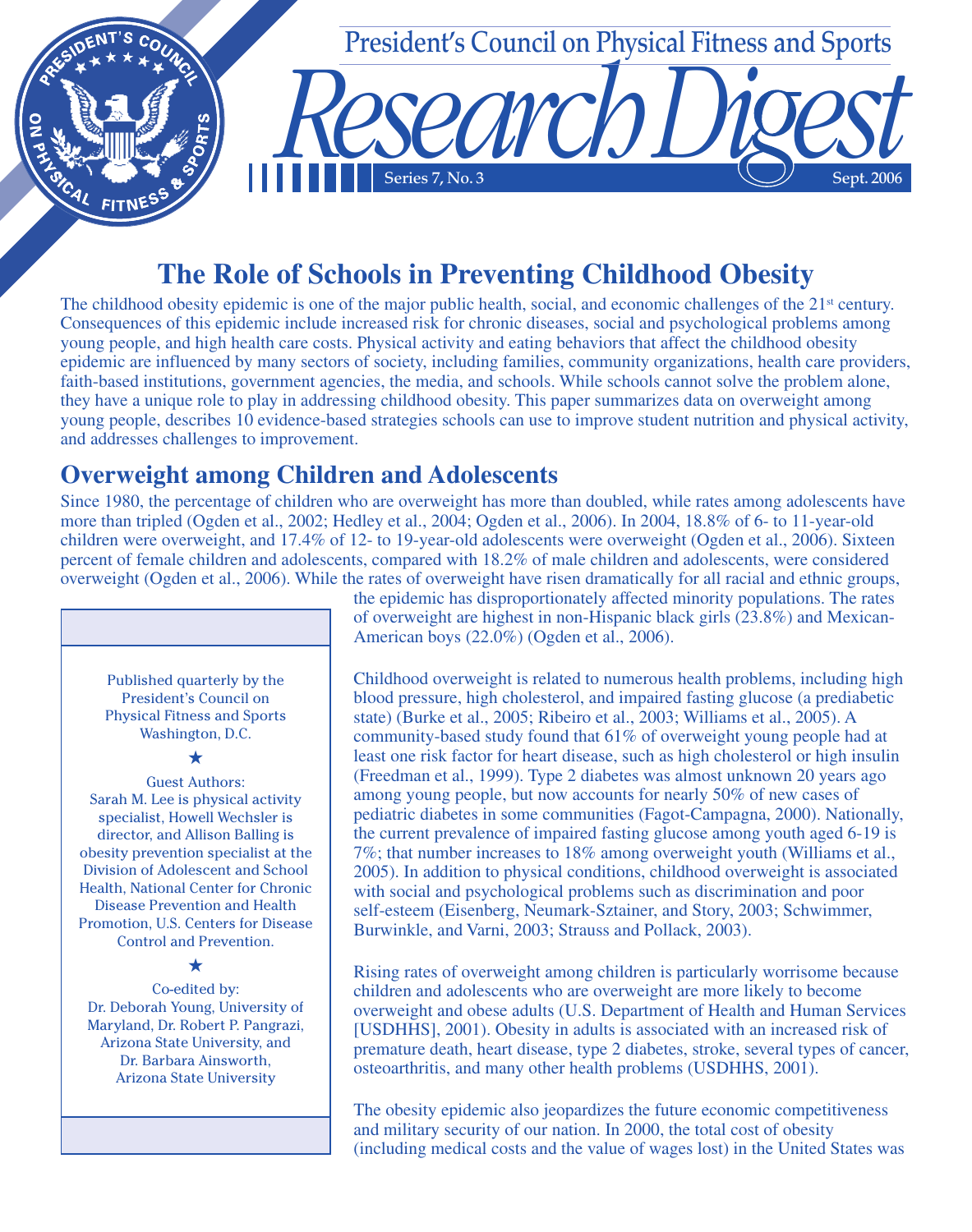approximately \$117 billion (USDHHS, 2001). With the Centers for Disease Control and Prevention (CDC) estimating that more than one in three children born in 2000 will eventually suffer from diabetes (Narayan et al., 2003), the future costs of weightrelated health care could be staggering. U.S. military leaders have warned that the childhood obesity epidemic threatens our national security, because the high prevalence of overweight among young adults reduces the number of recruits who are eligible for service (Marchione, 2005).

## **The Role of Schools**

The essential cause of the increase in overweight among children and adolescents is caloric imbalance, which results from inadequate physical activity, poor dietary choices, or both. These behaviors are influenced by many sectors of society, including families, community organizations, health care providers, faith-based institutions, government agencies, the media, and schools. None of these sectors can solve the childhood obesity epidemic on its own; however it is unlikely to be solved without strong school-based policies and programs. Schools play an especially important role because over 95% of young people are enrolled in schools (National Center for Education Statistics, 2005). Additionally, the promotion of physical activity and healthy eating in schools has long been a part of education, and research has shown that well-designed, wellimplemented programs can effectively promote these behaviors (Centers for Disease Control and Prevention [CDC], 1996; CDC, 1997; Gortmaker et al., 1999; Robinson, 1999).

## **Evidence-based Strategies for Schools**

School-based childhood overweight prevention research is still in its infancy; the few

#### **TABLE 1. RESOURCES TO ASSIST SCHOOLS WITH IMPLEMENTING THE 10 KEY STRATEGIES**

#### **Coordinated School Health Program**

*Coordinated School Health Program (CSHP)*. Definitions, descriptions, and guidance for implementing a CSHP are available on the CDC website. www.cdc.gov/healthyyouth/CSHP

#### **School Health Coordinator and School Health Council**

*Promoting Healthy Youth, Schools, and Communities: A Guide to Community-School Health Councils*. A practical guide to planning, developing, maintaining, and evaluating School Health Councils from the American Cancer Society. www.schoolhealth.info (Click on *School Health Advisory Councils*)

#### **Assess School Health Policies and Programs**

*School Health Index.* A user-friendly tool from CDC that schools can use to self-assess their health policies and practices and plan for improvements. www.cdc.gov/healthyyouth/shi

*Wellness Policy Tool.* This tool on the Action for Healthy Kids website provides information on how to create, implement, and evaluate wellness policies. www.actionforhealthykids.org

*Local Wellness Policy.* Background information and guidance for school districts on how to comply with the federal requirement to develop wellness policies is available on the USDA's Food and Nutrition Service website. www.fns.usda.gov/tn/healthy/wellnesspolicy.html

#### **Health Education**

*Health Education Curriculum Analysis Tool (HECAT).* This tool from CDC helps educators select curricula that best meet the health education needs of students. Available in late 2006. www.cdc.gov/healthyyouth

#### **Physical Education**

*Physical Education Curriculum Analysis Tool (PECAT).* This tool from CDC helps educators assess how well physical education curricula reflect the national physical education standards. www.cdc.gov/healthyyouth/PECAT

#### **Physical Activity**

*KidsWalk-to-School.* A manual from CDC that provides guidance for schools and communities on how to create an environment that supports safe walking and bicycling to school. www.cdc.gov/nccdphp/dnpa/kidswalk

#### **School Meals Program**

*Changing the Scene: Improving the School Nutrition Environment.* A tool kit from the U.S. Department of Agriculture that provides guidance on implementing a comprehensive school program to promote healthy eating. www.fns.usda.gov/tn/resources/changing.html

#### **Healthy Eating Outside of the School Meals Program**

*Making It Happen: School Nutrition Success Stories.* This resource highlights six strategies for schools to improve their nutrition environments and case studies of 32 schools and school districts that have successfully implemented the strategies (from the U.S. Departments of Agriculture, Health and Human Services [CDC], and Education). www.cdc.gov/healthyyouth/nutrition/making-it-happen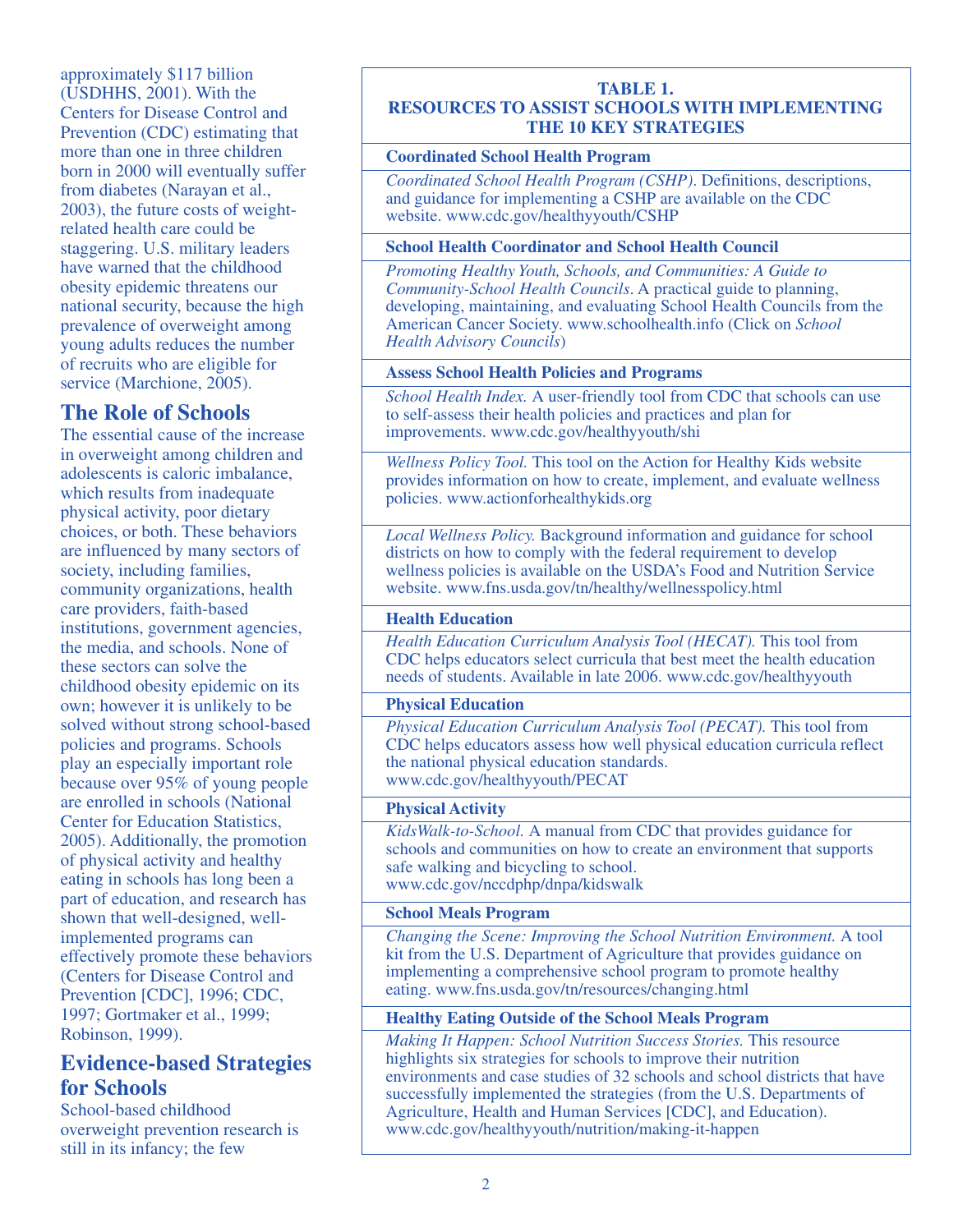interventions to date that have evaluated weight status as a primary outcome have produced mixed results (Luepker et al., 1996; Gortmaker et al., 1999; Robinson, 1999). More meaningful findings should emerge over the next decade. In the meantime, a larger body of evidence documents the effectiveness of school-based physical activity and nutrition interventions, policies, and practices that address childhood overweight. CDC has published guidelines that identify school policies and practices most likely to be effective in promoting lifelong physical activity and healthy eating (CDC, 1996; CDC, 1997). Updated versions of these guidelines will be released in 2007; however, the fundamental conclusions will remain consistent. Based on comprehensive reviews of the research literature and extensive input from academic experts and school health practitioners, the guidelines contain many recommendations. These recommendations are summarized in the following 10 evidence-based strategies. It may not be feasible to implement all of these strategies at once, but the more strategies a school addresses, the more profound an impact it is likely to have. A list of sample resources to help schools implement these strategies is found in Table 1.

#### **1. Address physical activity and nutrition through a Coordinated School Health Program (CSHP).**

A CSHP is a planned, sequential, and integrated set of courses, services, policies, and interventions designed to meet the health and safety needs of K-12 students. It features efforts to improve the quality and interconnectedness of eight school components—health education; physical education; health services; nutrition services; counseling, psychological, and social services; a healthy and safe environment; parent/community involvement; and staff wellness. A successful and well-coordinated school health program is characterized by administrators, teachers, and school board members who view health protection and promotion as an essential part of the school's mission. The CSHP approach guides education agencies in most states, and is funded by CDC in 23 state education agencies (CDC, n.d.).

Pate and colleagues (2005) used the CSHP approach to design a program specifically promoting physical activity among high school girls. Intervention schools implemented the intervention through six main components of CSHP: physical education, health education, health services, family and community involvement, school environment, and health promotion for staff. Participation in regular vigorous physical activity was higher among students enrolled in the intervention schools than those in the control schools.

#### **2. Designate a school health coordinator and maintain an active school health council (SHC).**

A school health coordinator is responsible for managing and coordinating all school health policies, programs, activities, and resources. SHCs guide school health coordinators and school administrators on school health activities and policies to create a healthy school environment (American Cancer Society, 1999). SHCs comprise individuals representing different segments of the school and community, including teachers, school administrators, students, parents, and community leaders (Shirer, 2003).

SHCs have helped strengthen physical education and health education curricula, and implement sustainable changes in school environments, such as establishing walking programs for staff and students, adopting nutrition standards, and opening school facilities for after-school physical activity programs (Food and Nutrition Service, 2005; CDC, 2003). The state-level school health policy tracking service of the National Association of State Boards of Education (NASBE) reports that 29 states have policies supporting SHCs (National Association of State Boards of Education [NASBE], n.d.). For example, Florida, North Carolina, Oklahoma, and Texas require that school districts form health councils.

### **3. Assess the school's health policies and programs and develop a plan for improvement.**

A plan for improving physical activity and healthy eating opportunities within schools should begin with an assessment of current policies and practices. Schools can use CDC's *School Health Index: A Self-Assessment and Planning Guide* (SHI) to identify strengths and weaknesses of current health policies and practices and establish plans for improving physical activity and healthy eating opportunities for students (CDC, 2005). The tool focuses on school activities related to physical activity, nutrition, tobacco, injury prevention, and asthma.

Schools in at least 46 states have reported using the SHI, with several states reporting use by hundreds of schools. Completing the SHI can lead to positive changes in the school health environment: for example, schools have hired a physical education teacher for the first time, added healthier food choices, and incorporated structured fitness breaks into the school day (Staten et al., 2005; Austin, Fung, Cohen-Bearak, Wardle, & Cheung, 2006). Various state and local health departments offer mini-grants to schools that complete the SHI and implement changes. For example, the Michigan Department of Community Health, in collaboration with the Michigan Department of Education and Michigan State University Extension,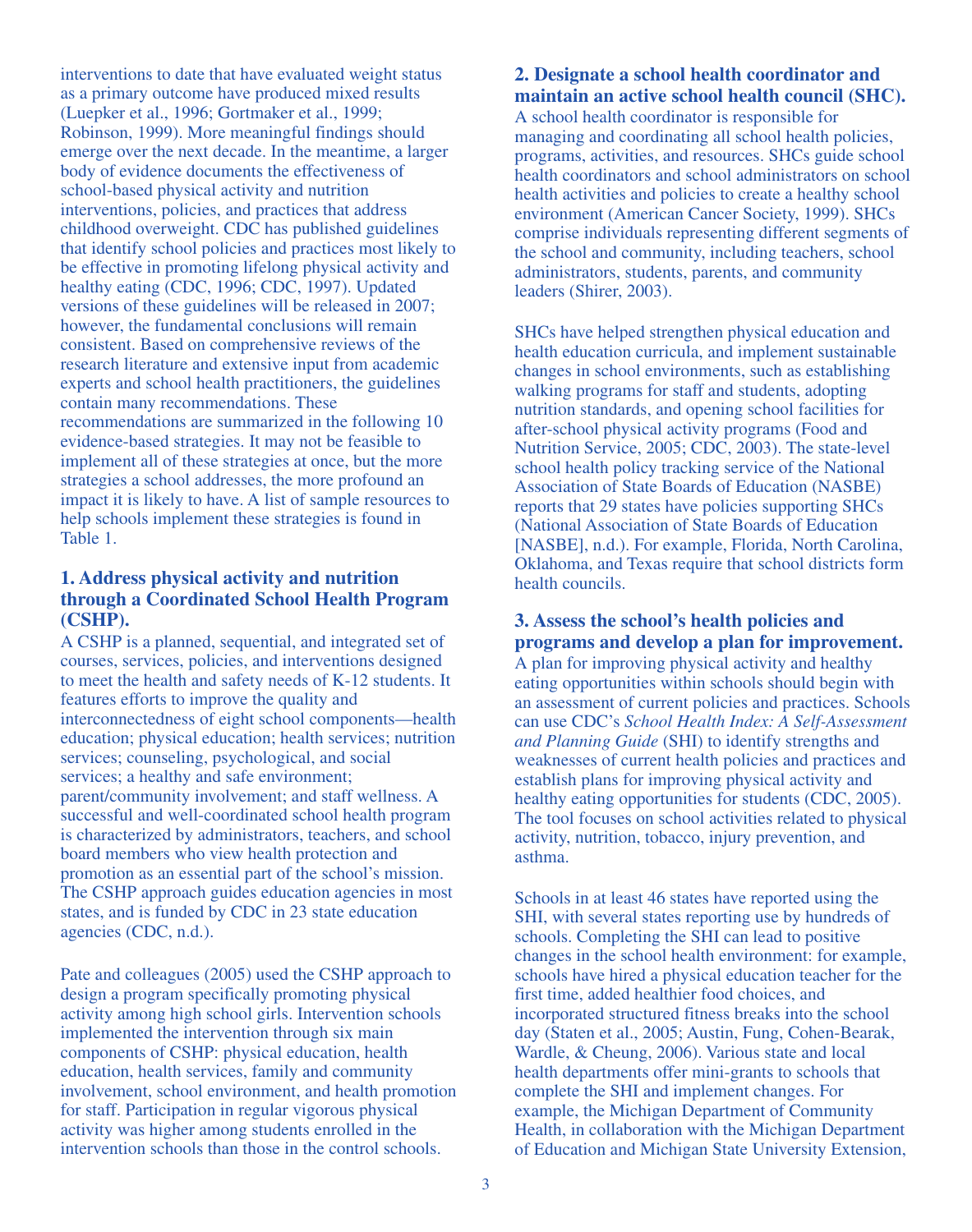offered grants of \$1,000 to support 47 schools for completing the SHI and targeting one priority area during the 2002-2003 academic year (Michigan Department of Education, 2005).

#### **4. Strengthen the school's physical activity and nutrition policies.**

The nine other strategies outlined here require as their foundation the adoption of policies at the school district, state, or federal level. Schools must also keep staff, parents, and students informed of policies to ensure support. A number of states have initiated the trend of establishing policies to create a school climate that supports student and staff health. California, for example, founded California Project LEAN (Leaders Encouraging Activity and Nutrition) to establish policy and environmental changes that promote physical activity and healthy eating (California Department of Health Services and Public Health Institute, n.d.). In 2003, Grand Forks Public Schools in North Dakota used their findings from a SHI assessment and passed a board policy on nutrition education practices to assure consistent nutrition messages from the classroom to the cafeteria (Food and Nutrition Service, 2005).

At the federal level, legislation passed through the Child Nutrition and WIC Reauthorization Act of 2004 requires every school district participating in the federal school meals program to have a wellness policy that addresses physical activity and nutrition by June 30, 2006 (Child Nutrition and WIC Reauthorization Act of 2004). These policies should aim to create a school environment that encourages sound nutrition and physical activity (NASBE, 2000). The School District of Pittsburgh defined its wellness policy around the eight components of coordinated school health (School District of Pittsburgh, 2005). The policy includes guidelines for a planned, sequential, preschool-grade 12 physical education curriculum as well as nutrition standards for competitive foods sold in school (School District of Pittsburgh, 2005).

#### **5. Implement a high-quality school employee wellness program.**

School employee wellness (SEW) programs can improve staff morale, attendance, and overall performance (Allegrante, 1998), as well as reduce expenditures for employee health care (Aldana, 2001). They also can make important contributions to student health by giving staff skills and motivation they need to become powerful role models for good health. To create a meaningful SEW program, a school employee wellness committee should assess staff needs and the school environment (Valois, 1999; Galemore, 2000). SEW programs typically include screenings to

identify chronic disease risk factors (e.g., high blood pressure, high cholesterol), health education classes, organizational policies that support worksite health promotion, and employee assistance programs (Grunbaum, Rutman, and Sathrum, 2001). Some schools offer a variety of activities that can benefit all staff (e.g., walking clubs, nutrition counseling), but other schools may choose to offer programs that are specific to the needs and health risks prevalent in their school community (e.g., high blood pressure) (Partnership for Prevention, 2001; Hyde and Guthrie, 1993). SEW programs for physical activity and healthy eating should emphasize behavioral skills, such as selfassessment and self-monitoring of activity and eating habits (Chan, Ryan, and Tudor-Locke, 2004; White and Ransdell, 2003).

#### **6. Implement a high-quality health education course of study.**

Sophisticated health education features a sequential curriculum consistent with state or national health education standards (Joint Committee on National Health Education Standards, 1995) and adequate amounts of instructional time. To address childhood overweight, health education curricula should emphasize strategies for increasing physical activity and healthy eating (CDC, 1996; CDC, 1997) and reducing television viewing time (Gortmaker et al., 1999; Robinson, 1999). Three-fourths of elementary, middle, and high schools currently include dietary behavior and physical activity topics within their health education curriculum (Kann, Brener, and Allensworth, 2001).

Curricula that emphasize factual information without incorporating skill development are less likely to change students' health behaviors (CDC, 1996; CDC, 1997; Contento et al., 1995). Curricula are more likely to improve health behaviors when they teach skills needed to adopt healthy behaviors, provide ample opportunities to practice these skills, and help students overcome barriers to adopting behaviors. Students who participated in an elementary school curriculum intervention that emphasized self-monitoring, behavior change, and media literacy for television viewing reduction watched less television and lowered their body mass index (BMI) significantly (Robinson, 1999). The Planet Health intervention educated middle school students on physical activity, nutrition, and sedentary behaviors by integrating health education into core subjects. The intervention effectively reduced television viewing among both boys and girls. Further, girls who received the 2-year intervention reported greater consumption of fruits and vegetables and had a lower prevalence of overweight than girls in the control group (Gortmaker et al., 1999).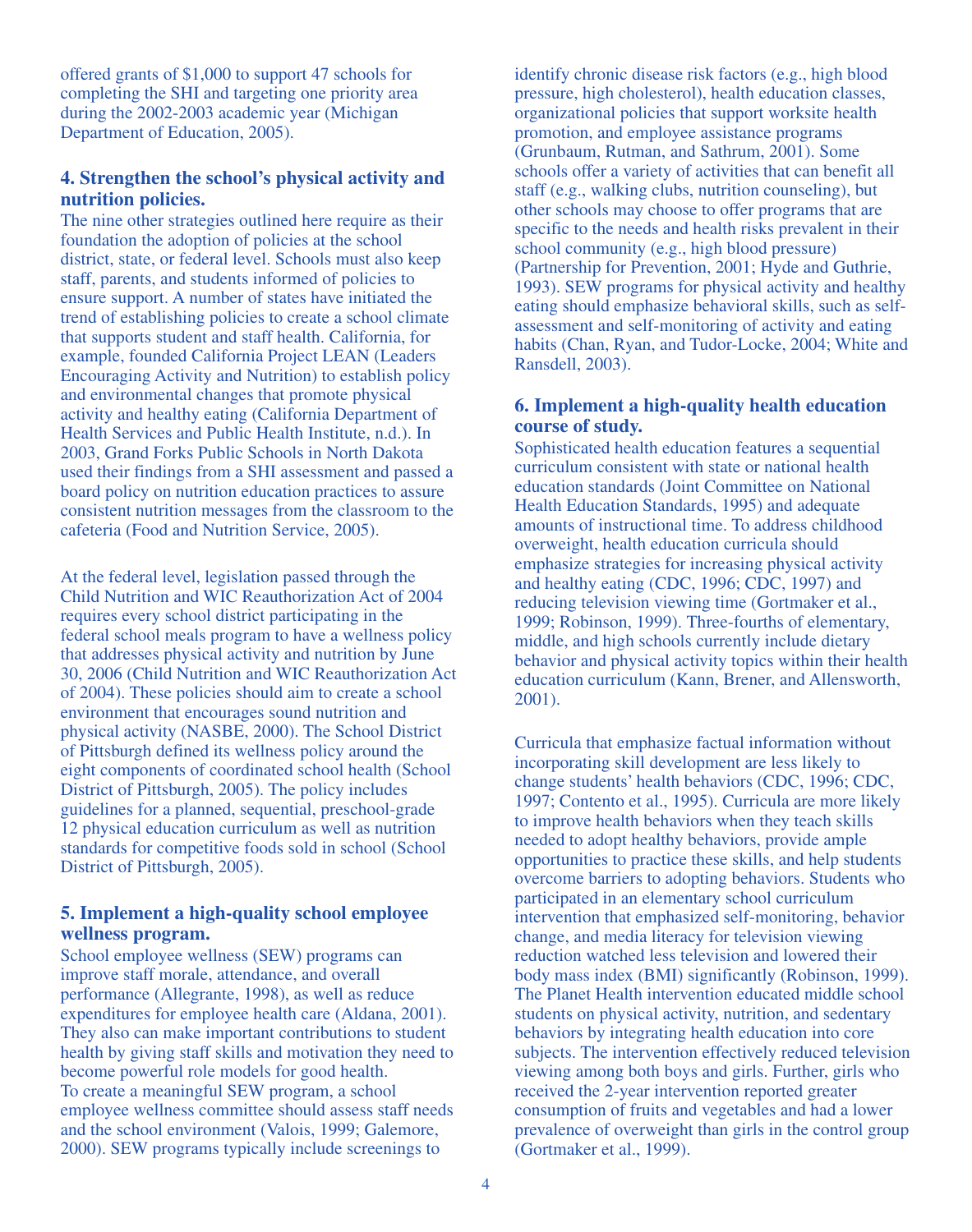#### **7. Implement a high-quality physical education course of study.**

High-quality physical education provides the opportunity for young people to learn knowledge and skills needed to establish and maintain physically active lifestyles throughout childhood and into adulthood. A high-quality physical education program 1) is an enjoyable experience for students and meets their needs, 2) keeps students active for most of physical education class time, 3) teaches selfmanagement as well as movement skills, and 4) emphasizes knowledge and skills for a lifetime of physical activity (National Association for Sport and Physical Education [NASPE], 2004; Task Force on Community Preventive Services, 2002). Like other academic courses of study, physical education should be based upon rigorous national standards that define what physically educated students should know and be able to do (NASPE, 2004).

Participating in enhanced school-based physical education courses (courses that increase time for physical education and change instructional methods to increase active time during physical education class) not only increases the amount and intensity of children's daily physical activity, but also improves their physical fitness (Task Force on Community Preventive Services, 2002). Current physical activity recommendations stress that youth ages 6-19 should accumulate at least 60 minutes of daily physical activity (USDHHS, 2005; Strong et al., 2005). Because children spend the majority of their day at school, they should be given the opportunity to participate in at least 30 minutes of the recommended amount during each school day (Institute of Medicine of the National Academies, 2004), and a daily physical education course can help them meet this recommendation (NASPE, 2004; USDHHS, 2000). A high-quality course requires adequate time (i.e., at least 150 minutes per week for elementary schools and 225 for secondary schools), adequately prepared teachers (including opportunities for professional development), adequate facilities, and reasonable class sizes.

The Sports, Play, and Active Recreation for Kids (SPARK) physical education intervention included 30 minutes of physical education focusing on skill-related and health-related fitness (Sallis et al., 1997). Classes were taught by physical education specialists over a 2-year period. Students in this program participated in more moderate and vigorous physical activity during physical education class than students who were not taught by a specialist or were not enrolled in the program. Additionally, the authors reported that increasing time for SPARK physical education throughout the school week did not negatively impact

academic achievement of participating students (Sallis et al., 1999).

#### **8. Increase opportunities for students to engage in physical activity.**

The school setting offers multiple opportunities for students to enjoy physical activity outside of physical education class. A comprehensive school-based physical activity program includes quality physical education, recess, intramurals, interscholastic sports, staff wellness, and walk- and bicycle-to-school initiatives (NASPE, 2005). Such opportunities enable students to apply the knowledge and skills learned in physical education. Although some school districts have stopped offering it, most elementary schools continue to provide a daily recess period of at least 20 minutes (Burgeson et al., 2001). Studies have shown that during recess, young people can accumulate up to 20 minutes of their recommended 60 minutes of daily physical activity, with the majority engaging in moderate physical activity (Ridgers, Stratton, and Fairclough, 2005). Many teachers also are now incorporating periodic breaks for physical activity as part of classroom lessons (Michigan Department of Education, n.d.; Stewart et al., 2004).

Intramural programs have broadened to encompass physical activity clubs, open gym, and dance activities. Noncompetitive lifetime physical activities such as walking, running, hiking, tennis, and dancing should be included to offer a wide range of options for young people (National Association for Sport and Physical Education, n.d.). The development and promotion of walk- and bicycle-to-school programs have become more popular among young people. Some studies indicate that children who walk or bicycle to school participate in more overall physical activity and have lower BMIs than those who are driven to school (Cooper, 2005; Tudor-Locke, et al., 2002). A promising approach to developing and promoting walk- and bicycle-to-school programs is helping communities overcome obstacles to create a safer environment within 1 mile of the school. Schools that are making changes to the built environment have seen increases in the prevalence of students walking and bicycling to school (Staunton, Hubsmith, and Kallins, 2003).

**9. Implement a quality school meals program.**  Currently, 29 million students participate in the National School Lunch Program (NSLP), and 9 million participate in the School Breakfast Program each day (USDA, 2006). Since 1996, when schools were required to serve meals that are consistent with the Dietary Guidelines for Americans, schools have reduced levels of fat and saturated fat in school meals, while continuing to meet federal standards for energy and key nutrients (Fox et al., 2001). A study of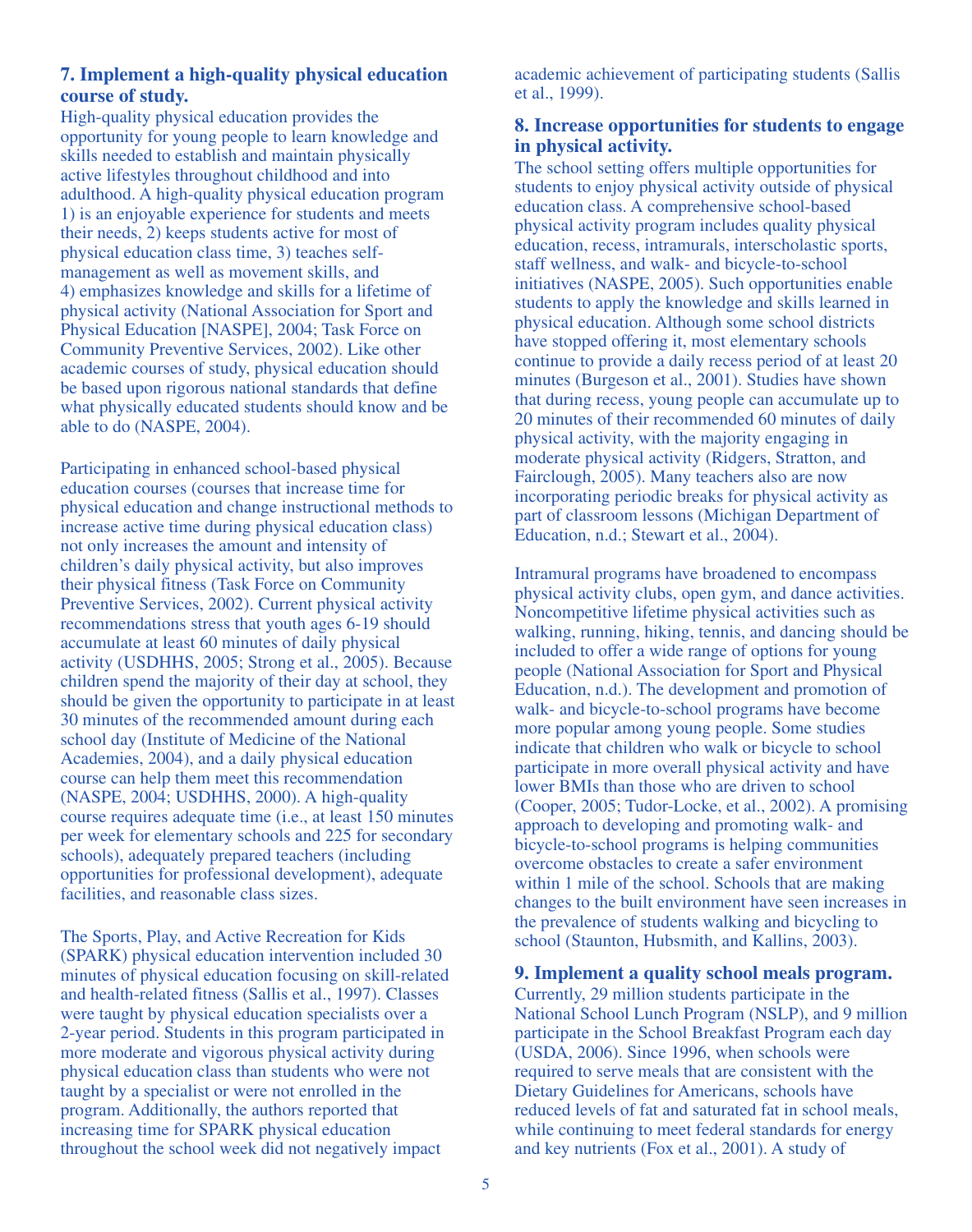elementary school students found that those participating in the NSLP had greater intake of fruits and vegetables than those who ate from the snack bar or brought their lunch from home (Cullen et al., 2000).

Schools can support a high-quality meal program by providing enough time to eat and a safe, clean, and pleasant area to eat; ensuring that meals meet students' cultural preferences; promoting healthy foods to students in the cafeteria; promoting healthy school meal choices to families through menus and newsletters; and linking to the core nutrition education curriculum (Position of the American Dietetic Association, Society for Nutrition Education, and American School Food Service Association, 2003). It is important that food service personnel are trained appropriately and have opportunities for professional development. Most states and districts, however, have minimal or no educational requirements for school food service managers, and only a handful of states require them to be certified (Wechsler, 2001).

#### **10. Ensure that students have appealing, healthy choices in foods and beverages offered outside of the school meals program.**

Most schools offer foods and beverages to students through a variety of channels outside of the federally regulated school meal program: à la carte items in the cafeteria, vending machines, school stores, concession stands, after-school programs, fundraising sales, and class parties. States vary with 60% to 95% of high schools allowing students to purchase snack foods or beverages from vending machines or at a school store (Kann et al., 2005). In a study of 16 high schools in Minnesota, greater opportunities to consume snack food and beverages in schools was associated with higher BMI among students (Kubik, Lytle, and Story, 2005)

Currently, the federal government does not prohibit schools from selling many high-fat or high-sugar products, such as chocolate bars, potato chips, doughnuts, and fruit drinks (USDA, 1994; USDA 2001). States, school districts, and schools, however, can establish their own regulations, and many are doing so. *Making It Happen: School Nutrition Success Stories* (Food and Nutrition Service, 2005) showcases 32 schools and school districts across the country for their efforts to improve nutrition environments. Main strategies included 1) making healthful foods and beverages available, 2) influencing food and beverage contracts, 3) establishing nutrition standards, 4) marketing healthful choices, 5) limiting access to non-meal foods and beverages at school, and 6) using non-food fundraising activities and student reward programs. A key lesson learned from these success

stories is that students will buy healthful foods and beverages—and schools can make money from selling healthful options. Private industry also has initiated plans to regulate sugar-sweetened beverages in schools. The Alliance for a Healthier Generation, a joint initiative of the William J. Clinton Foundation and the American Heart Association, partnered with the American Beverage Association to create guidelines that will limit portion sizes and the number of calories that beverage manufacturers will offer to students in schools (Alliance for a Healthier Generation, 2006). Future guidance on this strategy will be available in October 2006, when the Institute of Medicine releases recommended nutrition standards for foods in schools.

### **Implementing Change**

Most schools and districts face similar challenges to improving policies and programs for physical activity and nutrition, most notably 1) intense pressures to raise standardized test scores and the conventional wisdom that this can best be achieved by a narrowing of the school's focus and curriculum, and 2) limited budgets that make program improvements difficult and tempt schools to sell high-fat or high-sugar foods and beverages to raise money. Often, it takes the leadership of a local champion to initiate change. The identity of this champion varies from community to community: it might be a superintendent, school board member, school administrator, parent, student, teacher, health professional, or food service director. Local champions interest others in physical activity and nutrition issues and then establish a broad-based team to conduct needs assessments, and to plan, implement, and evaluate improvements to school policies and programs.

## **Conclusion**

The childhood obesity epidemic is one of the major public health, social, and economic challenges of the 21st century. Without a strong contribution from schools, we are not likely to reverse the epidemic. Improving and intensifying efforts to promote physical activity and healthy eating is entirely consistent with the fundamental mission of schools: educating young people to become healthy, productive citizens who can make meaningful contributions to society. Fortunately, we have learned a great deal in recent years about what schools can do to effectively promote physical activity and healthy eating, and we have a wealth of new resources available to help schools get it done. Through state and community leadership, schools can overcome obstacles, implement strategies, and play a strong role in addressing the childhood obesity epidemic.

The findings and conclusions in this paper are those of the authors and do not necessarily represent the views of the Centers for Disease Control and Prevention.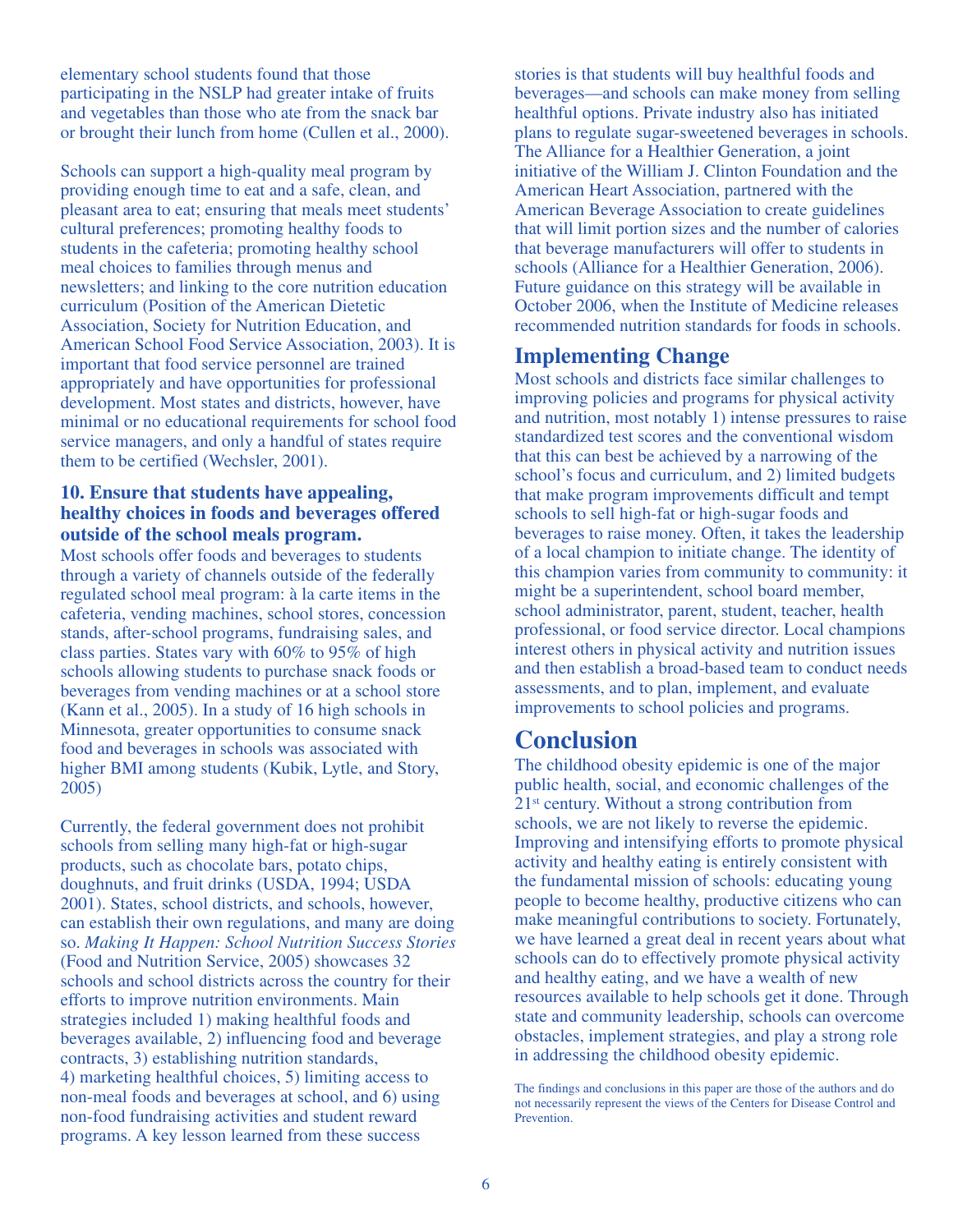The essential cause of the increase in overweight among children and adolescents is caloric imbalance, which results from inadequate physical activity, poor dietary choices, or both. These behaviors are influenced by many sectors of society, including families, community organizations, health care providers, faith-based institutions, government agencies, the media, and schools. None of these sectors can solve the childhood obesity epidemic on its own; however it is unlikely to be solved without strong school-based policies and programs.

Sarah M. Lee

Howell Wechsler

Allison Balling

## Please Post

President's Council on Physical Fitness & Sports 200 Independence Avenue, S.W., Washington, DC 20201 (202) 690-9000 • FAX (202) 690-5211